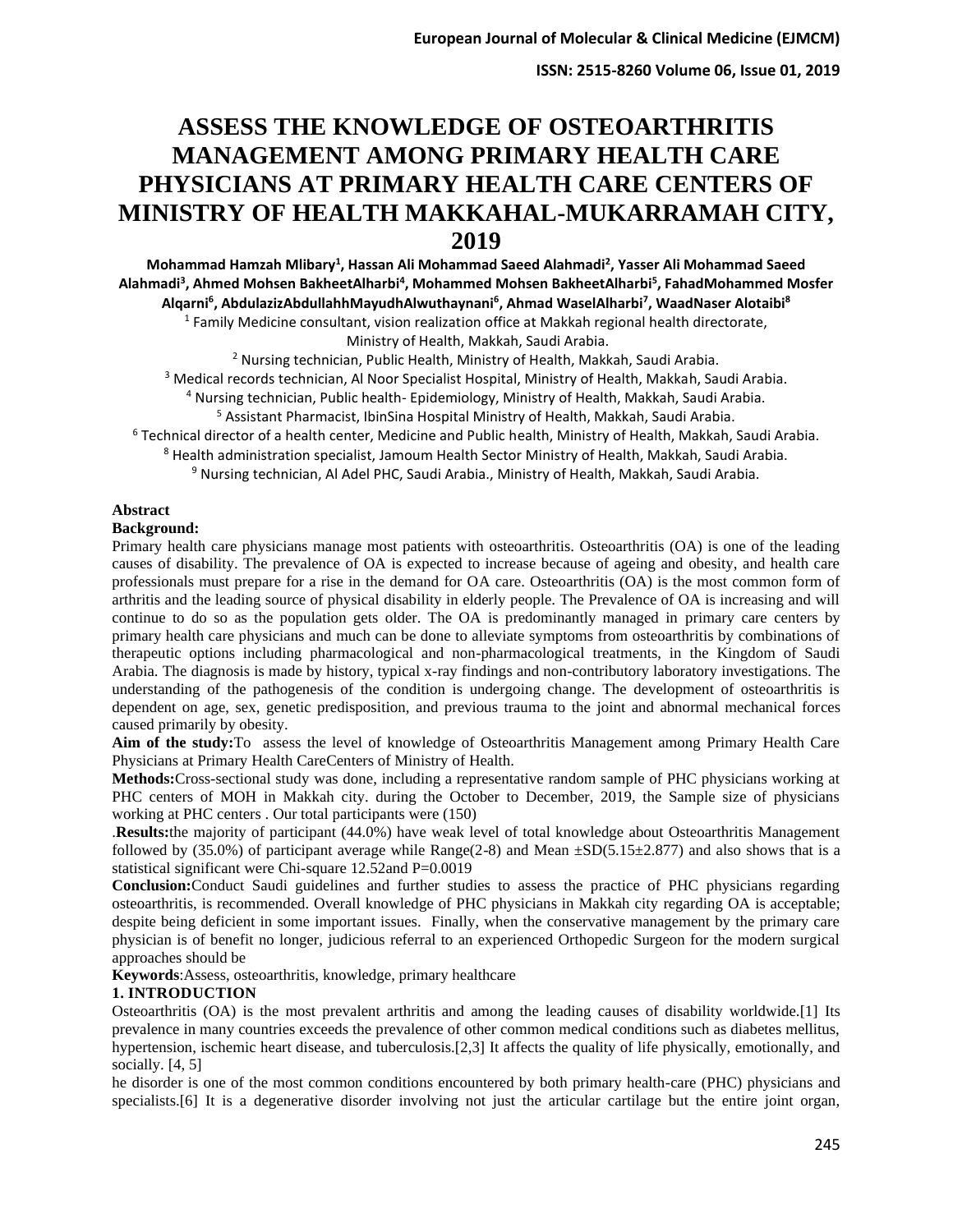#### **ISSN: 2515-8260 Volume 06, Issue 01, 2019**

including the subchondral bone and synovium.[7] Despite many years of research, the condition still has an uncertain aetiology. However, wide range of systemic, genetic, biomechanical, and environmental factors contribute to the development of this condition.[8]

 About 10% of the world's population aged 60 years or older have significant clinical problems attributed to OA according to the World Health Organization (WHO) Scientific Group on Rheumatic Diseases. [9]

 In the United States, Osteoarthritis is affecting 22% of the population and expected to affect approximately 67 million adults.[10]Whereas about 8.5 million adults have osteoarthritis, and over 2 million patients consult their general practitioners in primary care regarding osteoarthritis-related symptoms each year in the United Kingdom.[11]

OA is a progressive degenerative disease characterized by joint pain, tenderness, and decreased the range of motion, and the most commonly affected joints are hands, hips, knees, back, and neck.[12] It can be categorized into primary or secondary depending on the presence or absence of the identifiable underlying condition, further divided as generalized or limited to a localized area.[13] The cause of OA is multifactorial, age, obesity, physical inactivity, trauma, and family history are risk factors for it.  $(10)$  Obesity is considered a strong risk factor for knee OA.[14]

Osteoarthritis (OA) is a serious joint disease characterized by pain, disability, and impaired quality of life. Prevalence of OA increases with age, and nearly one in two people will develop symptomatic knee OA and one in four symptomatic hip OA in their lifetime [15,16]. With an aging population and the epidemic of obesity, theprevalence of OA is set to rise [17]. OA is one of the leading causes of pain and disability for the adult population worldwide [18] and one of the major contributors to years lived with disability[5]. The costs of treatment and workrelated losses represent a considerable economic burden [19,20]. Recommended first-line, core treatments include patient education, self-management, exercise, and weight reduction [5,17,21].

Regarding the diagnosis of OA, is clinical diagnosis without investigation if a patient aged 45 years or older, has activity-related joint pain and has either no morning joint-related stiffness or morning stiffness that lasts 30 minutes or less.[22] The primary goal of treatment of OA is educating the patient about the disease, minimizing pain, and improving joint function.[11] Non-pharmacological intervention such as weight loss and physical therapy considered the cornerstone of OA treatment.[23] However, the cornerstone of pharmacological therapy is Non-Steroidal Anti-Inflammatory Drugs(NSAIDs).[10]

Since it is estimated that only 12–53% of patients with symptomatic OA should be offered arthroplasties [22], it is important to improve the uptake of high-quality non-surgical care. In addition, previousresearch has suggested an overuse of resource intensive Magnetic Resonance Imaging (MRI) in the diagnosis and treatment of moderate to severe OA [23]. Since decisions on joint replacement can be made using the less resource intensive conventional radiographs, and use of Magnetic Resonance Imaging (MRI) is usually unnecessary [24], this resource overuse should be addressed.

#### **1.2 Literature Review**

 Al-Rashdi et al [11] study in Oman which documented that PHC physicians with specialty degree had higher knowledge in osteoarthritis and its management than PHC physicians with diploma and/or general practitioners. Paskins study showed that the general practitioners need competent knowledge to deal with OA cases in primary health care centers [25]

 Al-Arfaj A et al. performed a cross-sectional study in Saudi Arabia and showed the prevalence of OA in 46 to 55 years old is 30.8% and 60.6% of patients aged 66-75 years.[26]

Denoeud et al[17] study in France who detected that longer career duration since graduation for doctors is significantly related to their knowledge in osteoarthritis effective management.<sup>[17]</sup>

 In 2011, Al-Hazmi A carried out a cross-sectional study among 150 of primary health care physicians (PHCPs) in Al-Jouf province of Saudi Arabia, and it showed that 75.3% of physicians considered OA one of common disease in Saudi Arabia and 55% knew that OA diagnosed clinically. Regarding most commonly prescribed medication for OA, it revealed 74% of physicians prescribed oral non-steroidal anti-inflammatory drugs, 18.2%prescribed acetaminophen, and topical NSAIDs in 6.5%. Furthermore, 71.4% of physicians educated their patients about OA, 79.2% discussed weight loss, and 36.4% of physicians considered continuity of care in their practice. However, most of them will refer OA patients to the rheumatologist immediately or later.[22]

 Conversely to the previous study, Doubova S et al. in their cross-sectional study in 2015 regarding the quality of care for hip and knee osteoarthritis at family medicine clinics conducted that in-patients who are 20 years or older and had knee OA. It revealed that 26.1% of patients advised for exercise, physicians referred 19.6% of patients to the dietician and prescribed NSAIDs for 71.5 %of patients aged 65 years or more. However, Acetaminophen was used only in 5.2% of patients as the first line of treatment.[27]

Sancheti P et al. conducted a multi-center cross-sectional study on the management of knee pain and early OA in India, published in 2017. The study included patients with knee pain and their orthopedic surgeon. They completed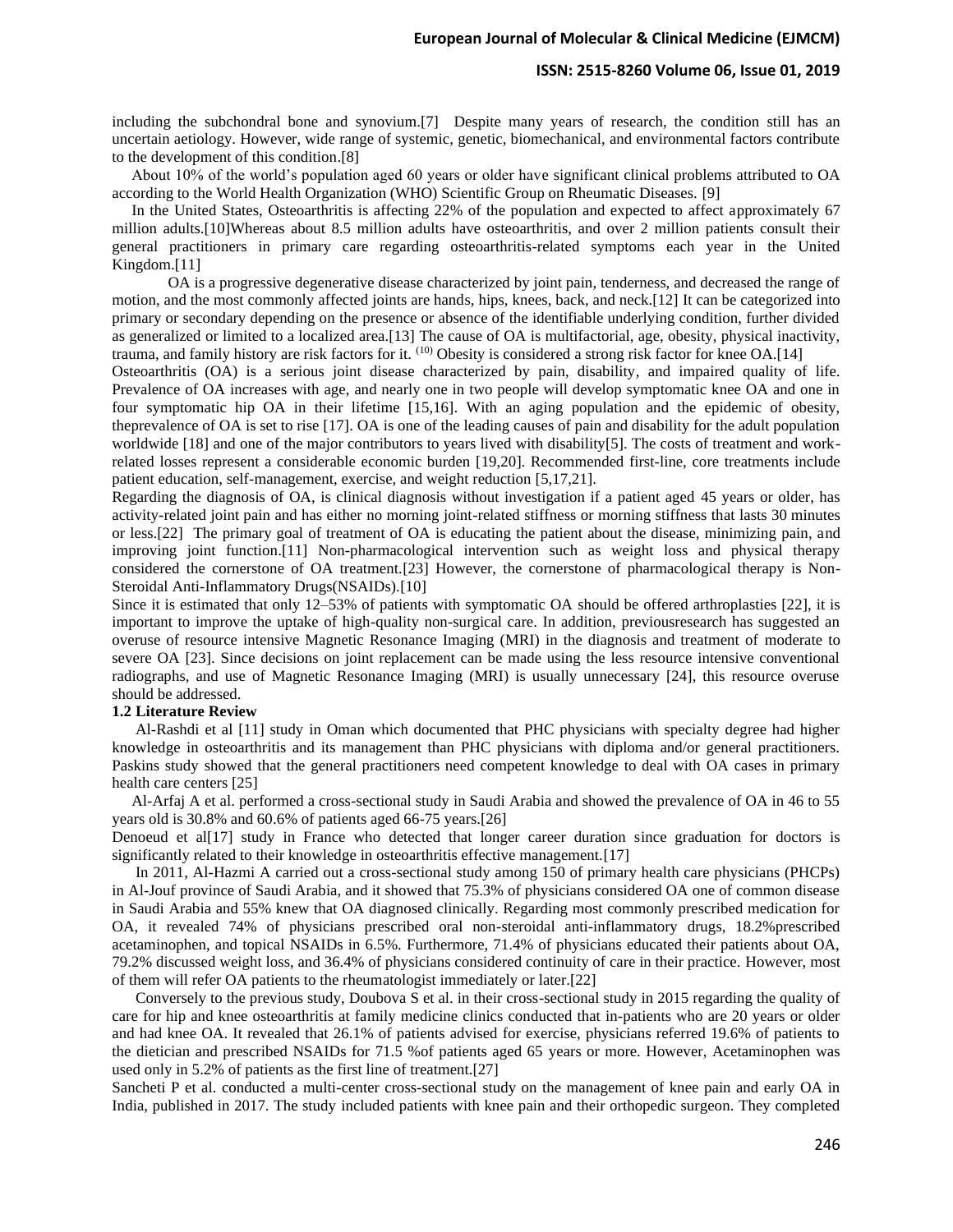## **ISSN: 2515-8260 Volume 06, Issue 01, 2019**

the questionnaire which constructed to assess patient's knowledge about OA and their surgeon regarding OA severity and management. It showed 91.6% of patients had received medication, whereas 81.9% had nonpharmacological treatment, and 55.2% of patients had physical therapy. On the other hand, physicians prescribed oral medication, intra-articular steroid, and surgical management in 83.3%, 29.8%, and 13.2% of patients, respectively.[28]

Additionally, in 2012, Gronhaug.G et al. performed a cross-sectional survey of the quality of hip and knee osteoarthritis management in primary health care. It carried out among patients diagnosed with OA, and the result discussed where 55% of patients with knee OA visited their GPs and 65% with hip OA. Patients who informed regarding exercise and physiotherapy was 84% and 76% referred to a physiotherapist. However, only 8% of patients referred to the dietician for weight reduction.[29]

 On the other hand, Kingsbury SR et al. in 2012 conducted a study in the UK regarding current OA treatment, prescribing influences, and barriers to implementation in primary care. The survey carried out among UK general practitioners (GPs), and it revealed that 52% of GPs does not use educational materials for OA, most commonly due to lack of time 55%, material availability and material quality 54% and 67.28% respectively. Furthermore, 69% recommended exercise, 64% prescribed paracetamol, and topical non-steroidal anti-inflammatory drugs (NSAIDs), which were the most used management strategies. However, 35% who were prescribed NSAIDs and 31% who have referred their patients to a physiotherapist.[30]

#### **2. RATIONALE**

 Osteoarthritis is common presents in primary care, it is usually diagnosed and treated initially by primary health care physicians. The primary health care physicians are the first contact with the patient, and they can provide comprehensive and continuing care for patients. Up to the researcher knowledge, only a few studies are carried out regarding OA in Primary care in Saudi Arabi

#### **2.1 AIM OF THE STUDY**

To assess the level of knowledge of the osteoarthritis Management among Primary Health Care Physicians at Primary Health Care Centers of Ministry of Health ..

## **2.2 OBJECTIVES**

- To assess the level of knowledge of Osteoarthritis Management among Primary Health Care Physicians at Primary Health Care Centers of Ministry of Health 2019
- To identify if there is an association of socio-demographic characteristics and knowledge of the osteoarthritis Management among Primary Health Care Physicians at Primary Health Care Centers, 2019.

## **3. METHODOLOGY (MATERIALS AND METHODS)**

#### **3.1STUDY DESIGN**

Cross-Sectional study design

#### **3.2STUDY AREA**

The study will be carried out in the city of Makkah Al-MokarramahMakkah is the holiest spot on Earth. It is the birthplace of the Prophet Mohammad and the principal place of the pilgrims to perform Umrah and Hajj. It is located in the western area in Kingdom of Saudi Arabia and called the Holy Capital. Contains a population around 1.578 million. This study was conducted in Makkah primary health–care centers at saudi Arabia, and it reflects a diversified demographic profile with a considerable portion of the population comes from rural descent, while others come from an urban one. This difference translates into biological, socioeconomic and lifestyle differences in the Makkah population**.** According to the Ministry of Health (MOH) website, the government provides free of charge medical services to all citizens of Makkah Al-Mukarramah urban and rural.The primary health care centers are arranged under seven supervisory sectors, in each sector; there are two reference centers. There are 37 PHCCs located inside Makkah Al-Mukarramah, organized under three supervisory sectors, namely (Al-Adel Sector, Al-ZahirSector, and Al-Ka'akiah Sector). The study was conducted at the 37 PHCCs located inside Makkah Al-Mukarramah.

#### **3.3 STUDY POPULATION**

The study was carried on primary health care physicians working at the 37 PHCCs of MOH located the Holy Makkah city. The total number of those physicians is 150.

#### **3.4 INCLUSION CRITERIA**

All Primary health care physicians who are working at PHCCs of the MOH inside Makkah Al-Mukarramah city, males and females were eligible for study inclusion.

### **3.5 EXCLUSION CRITERIA**

- Primary health care physician on leave throughout the whole study period.
- Non-English-speaking physicians.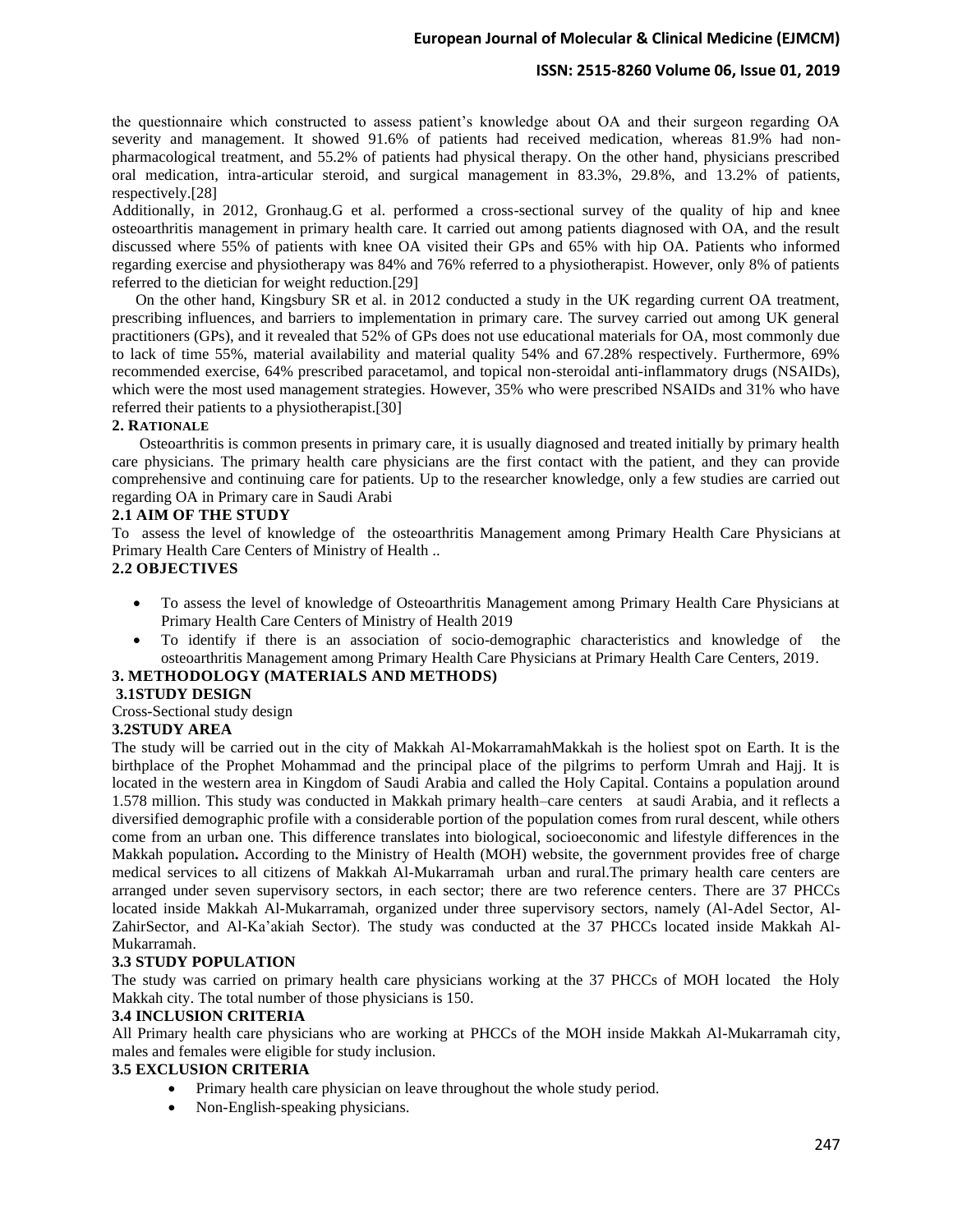## **ISSN: 2515-8260 Volume 06, Issue 01, 2019**

#### **3.6 SAMPLE SIZE**

The sample size is 150 physicians. It is calculated by using Raosoft website for sample size calculation and based on 95% confidence level, 5% margin of errors, and 50% response. However, it was increased by 10% for avoiding nonresponse error to become 150 physicians.

## **3.7 SAMPLING TECHNIQUE**

- The researcher applied a simple sampling random technique.
- First, the researcher listed the names of primary health care physicians working at the 37 PHCCs in the three sectors (Al-Adel, Al-Ka'akiah, and Al-Zahir) inside Makkah, and she gave each physician a code number.
- Then the researcher used a random table generator website to select the sample from the prepared list.

## **4.DATA COLLECTION TOOL (INSTRUMENT)**

A self-administered written, valid, and pretested questionnaire was utilized. The questionnaire is composed of (34) closed-ended questions, and it is divided into two parts:

- The first part consists of socio-demographic characteristics, which include (age, gender, post-graduate qualification, years in practice, and nationality).
- The second part contains (29) questions regarding knowledge (10 questions) and attitude (19 questions) of osteoarthritis management.
- For knowledge questions, a score was created by giving a score of "1" for a correct answer and "0" for an incorrect or missed answers. Thus, a total score ranged between 0 and ten was computed for each physician. The total knowledge score was abnormally distributed as proved by significant Shapiro-Wilk test  $(p=0.001)$ .
- The questionnaire was revised and revalidated by two consultants.

## **4.1DATA COLLECTION TECHNIQUE**

Data were collected on October 2018to December, 2019 , for three weeks (15 days) and the weak end was excluded. The researcher divided the total sample (150) on 30 days; therefore, she collected 5 samples every day.The researcher distributed the questionnaire. First, the researcher met each PHCC director and took permission for meeting each physician during the break time. Furthermore, the researcher took permission from each physician, gave them a brief idea about the research, explained that no more than 10 minutes will be taken from their time and asked them to fill the questionnaire.

# **4.2 STUDY VARIABLES:**

## • **Dependent variable:**

Knowledge and attitude regarding osteoarthritis management

- **Independent variables:**
	- Gender, Age, Post-graduate qualification, Years in practice at PHCCs, Nationality.

## **4.3 DATA ENTRY AND ANALYSIS**

Statistical Program for the Social Science (SPSS), version 24 used for data entering and analysis**.**

#### **Description:**

Frequency and percentage applied to describe categorical data, whereas knowledge score described by median, inter-quartile range (IQR), and mean rank.

#### **Statistical tests:**

 The Statistical Package for Social Sciences (SPSS) software version 24.0 has be used for data entry and analysis. Descriptive statistics (e.g., number, percentage) and analytic statistics using Chi-Square tests  $(\chi^2)$  to test for the association and the difference between two categorical variables were applied. A p-value  $\leq 0.05$  will be considered statistically significant.

**Significance:** P-value *less or equal to 0.05* was used to indicate statistical significance.

## **4.4 PILOT STUDY/PRETESTING**

The researcher performed a pilot study on 10% of the sample size, which is approximately 14 primary health care physicians to test the clarity of the questionnaire and the feasibility of the methods. No changes needed as feedback.

## **4.5 ETHICAL CONSIDERATIONS:**

- Approval from the research committee was obtained.
- Approval from the concerned authority in the ministry of health and primary health care administration was obtained.
- The researcher obtained written permission from the Joint Program of Family Medicine in Makkah Al-Mukarramah.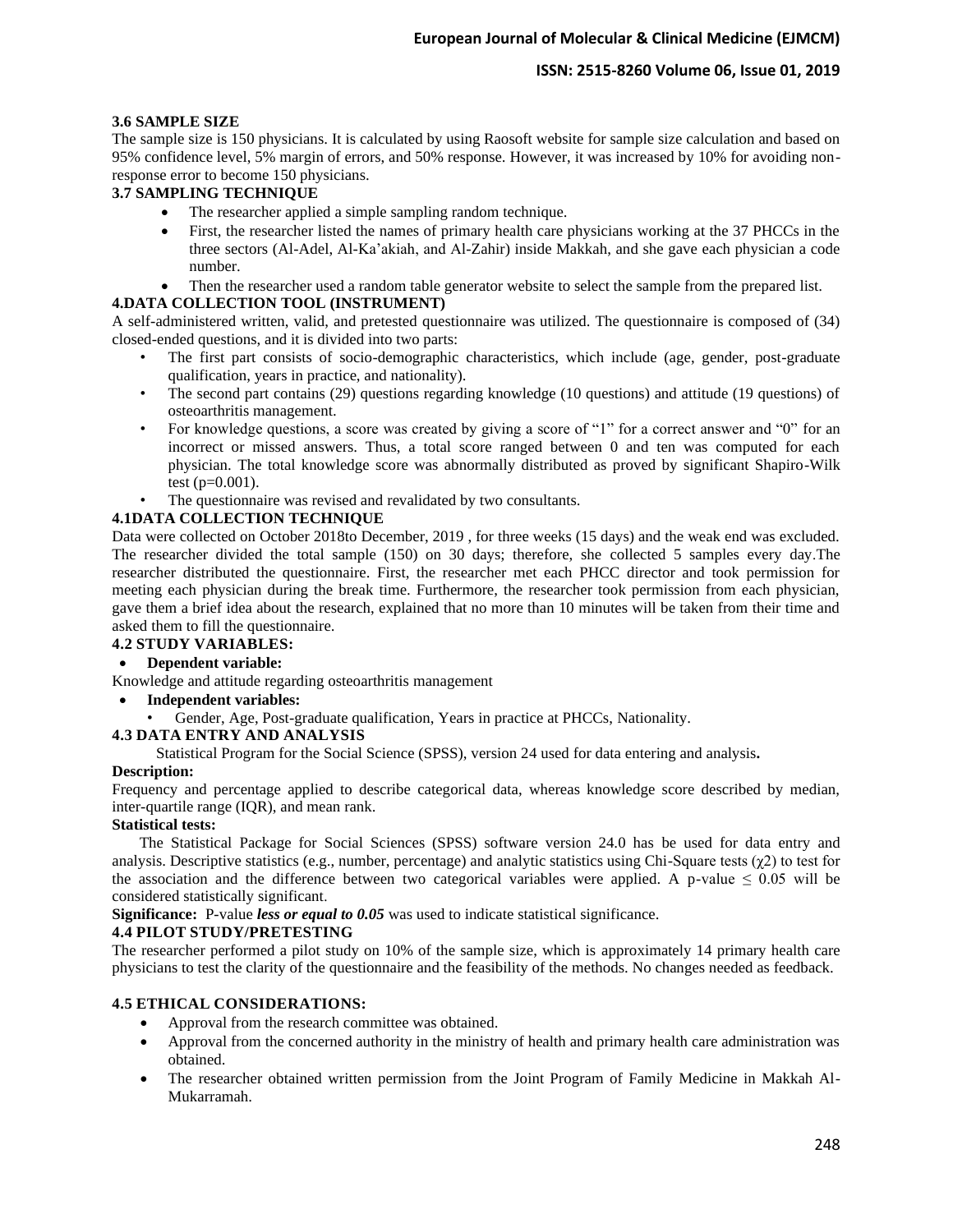#### **ISSN: 2515-8260 Volume 06, Issue 01, 2019**

- The researcher took written, informed consents from all participants.
- Acknowledgments provided to supervisor, advisor, facilitators, and participants.

## **4.6 RELEVANCE & EXPECTATIONS:**

This study provided information regarding osteoarthritis management among PHCPs that might help in evaluating physician's knowledge and attitude toward OA management in primary health care centers.

## **4.7 BUDGET, FUND OR GRANT:**

It was self-funded research.

#### **5. RESULTS**

**Table 1.** Distribution of the demographic characteristics of knowledge of Osteoarthritis Management about primary Health Care Physicians participants . (n=150)

| Demographic data           | $\mathbf N$       | $\%$               |  |  |
|----------------------------|-------------------|--------------------|--|--|
| Age                        |                   |                    |  |  |
| $<$ 35                     | 53                | 35.33              |  |  |
| $35 - 50$                  | 67                | 44.67              |  |  |
| $>50$                      | 30                | 20.00              |  |  |
| Range                      | $24 - 58$         |                    |  |  |
| Mean±SD                    |                   | $40.625 \pm 9.124$ |  |  |
| Gender                     |                   |                    |  |  |
| Male                       | 74                | 49.33              |  |  |
| Female                     | 76                | 50.67              |  |  |
| <b>Nationality</b>         |                   |                    |  |  |
| Saudi                      | 69                | 46.00              |  |  |
| Non-Saudi                  | 81                | 54.00              |  |  |
| <b>Level of education</b>  |                   |                    |  |  |
| <b>MBBS</b>                | 73                | 48.67              |  |  |
| Diploma                    | 15                | 10.00              |  |  |
| Master                     | 9                 | 6.00               |  |  |
| Board/equivalent           | 53                | 35.33              |  |  |
| <b>Years in experience</b> |                   |                    |  |  |
| $\leq 5$                   | 60                | 40.00              |  |  |
| $>5-10$                    | 46                | 30.67              |  |  |
| $>10-20$                   | 30                | 20.00              |  |  |
| $>20$                      | 14                | 9.33               |  |  |
| Range                      | $2 - 23$ .        |                    |  |  |
| Mean±SD                    | $8.795 \pm 7.135$ |                    |  |  |

Table 1 show the remaining socio-demographic characteristics of the physicians, the study included 150 physicians. Their majority of participant were (44.67%) from 35-50 age ranged between  $(24 – 58)$  years with an Mean $\pm$  SD were (40.625±9.124) and. Females represent 50.67% of them, and non-Saudis represent 54.0% of the physicians. Majority of them (48.67%) had MBBS whereas 35.33% had Board or equivalent degrees. Most of the participants (40.0%) had 5 years or less of experience in primary health care, while (9.33%) had an experience over 20 years. While ranged between  $(2 - 23)$  years with an Mean $\pm$  SDwere  $(8.795 \pm 7.135)$ 

**Table 2**. Distribution of knowledge of Osteoarthritis Management about primary Health Care Physicians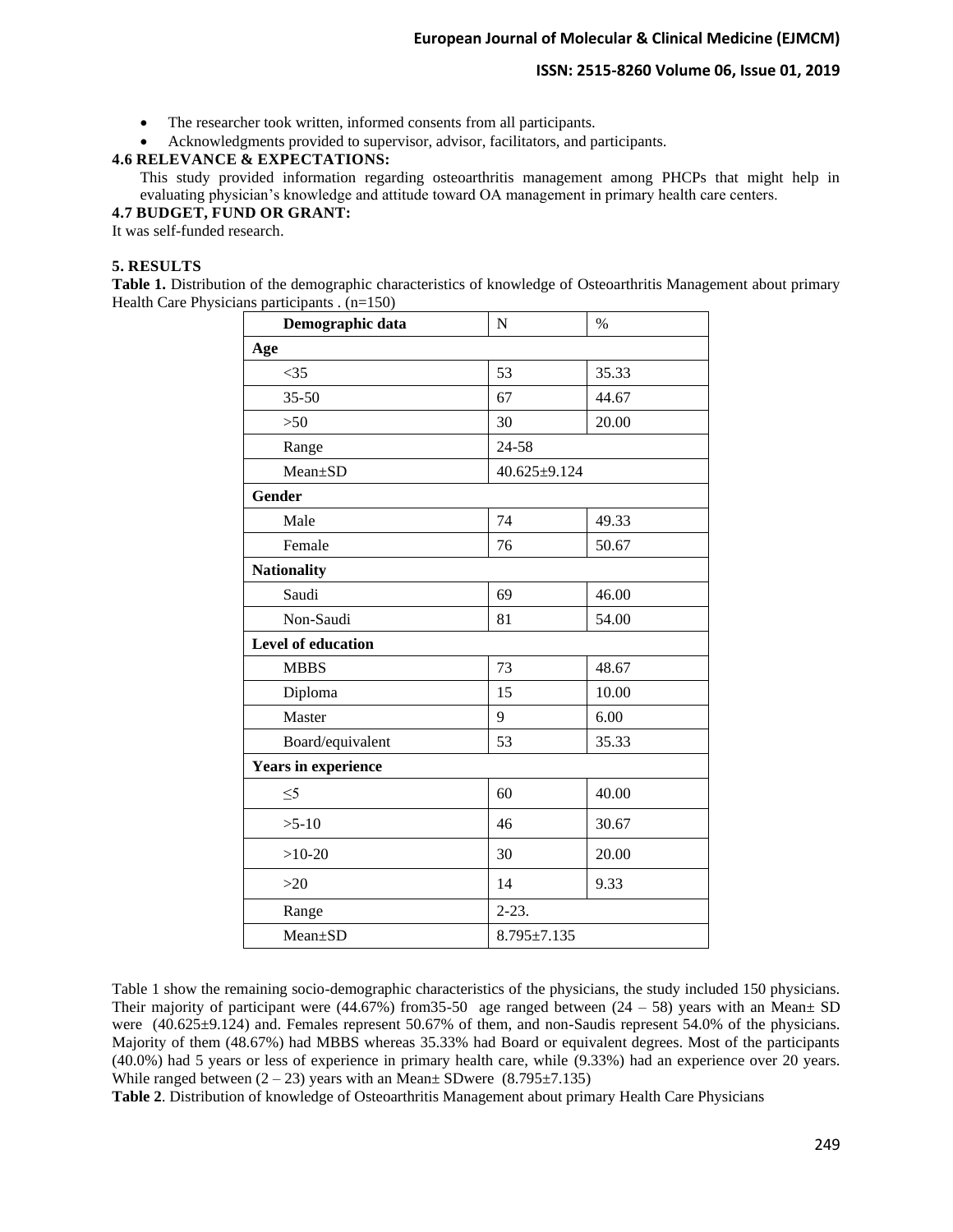#### **ISSN: 2515-8260 Volume 06, Issue 01, 2019**

|                                                                                                                                   | <b>Correct answer</b>                                                             | N   | $\frac{0}{0}$ |
|-----------------------------------------------------------------------------------------------------------------------------------|-----------------------------------------------------------------------------------|-----|---------------|
| The cause of primary osteoarthritis is:                                                                                           | Multifactorial in origin                                                          | 132 | 88.00         |
| Diagnosis of osteoarthritis can almost be made<br>by history and physical examination.                                            | <b>TRUE</b>                                                                       | 114 | 76.00         |
| The following joints are commonly affected in<br>osteoarthritis except:                                                           | Shoulders                                                                         | 45  | 30.00         |
| All the following joints are often spared in<br>osteoarthritis except:                                                            | Proximal interphalangeal<br>[pip] joints                                          | 66  | 44.00         |
| Radiographs changes of osteoarthritis include<br>all the following except:                                                        | Symmetrical joint space<br>narrowing                                              | 76  | 50.67         |
| <b>Selected</b><br>kev<br>recommendations<br>for<br>the<br>management of knee osteoarthritis include all<br>the following except: | Pharmacologic therapy is<br>the<br>cornerstone<br>of<br>osteoarthritis management | 77  | 51.33         |
| Radiographs are generally the first line<br>confirmation of the presence of osteoarthritis:                                       | <b>TRUE</b>                                                                       | 105 | 70.00         |
| Treatment should not be based solely on<br>radiographic abnormalities:                                                            | <b>TRUE</b>                                                                       | 120 | 80.00         |
| Primary and secondary osteoarthritis must be<br>differentiated:                                                                   | <b>TRUE</b>                                                                       | 129 | 86.00         |
| Patients with osteoarthritis usually presents<br>with all, except:                                                                | Moderate joint hotness                                                            | 90  | 60.00         |

 From table 2, it is seen that most of the physicians correctly knew that the cause of osteoarthritis is multifactorial, and primary and secondary osteoarthritis must be differentiated (88.0%). Most of them could recognize that radiographs are generally the first line confirmation of the presence of osteoarthritis (70.0%) treatment should not be based solely on radiographic abnormalities (80.0%), and diagnosis of osteoarthritis can almost be made by history and physical examination (76.0%)

 On the other hand, more than half of the physicians (51.33%) knew that pharmacologic therapy is not the cornerstone of osteoarthritis management, proximal interphalangeal [pip] joints are often not spared in osteoarthritis (44.00%) and only (30.0%) could recognize that shoulders are not commonly affected in osteoarthritis.

**Table 3.** Distribution of total knowledge of Osteoarthritis Management about primary Health Care Physicians

| <b>Total knowledge</b> |                 |                  |  |  |
|------------------------|-----------------|------------------|--|--|
|                        | N               | $\frac{0}{0}$    |  |  |
| Weak                   | 66              | 44               |  |  |
| Average                | 53              | 35               |  |  |
| <b>High</b>            | 31              | 21               |  |  |
| <b>Total</b>           | 150             | 100              |  |  |
| <b>Score</b>           | Range           | $2 - 8$ .        |  |  |
|                        | <b>Mean</b> ±SD | $5.15 \pm 2.877$ |  |  |
| Chi-square             | 12.52           |                  |  |  |
|                        | $0.0019*$       |                  |  |  |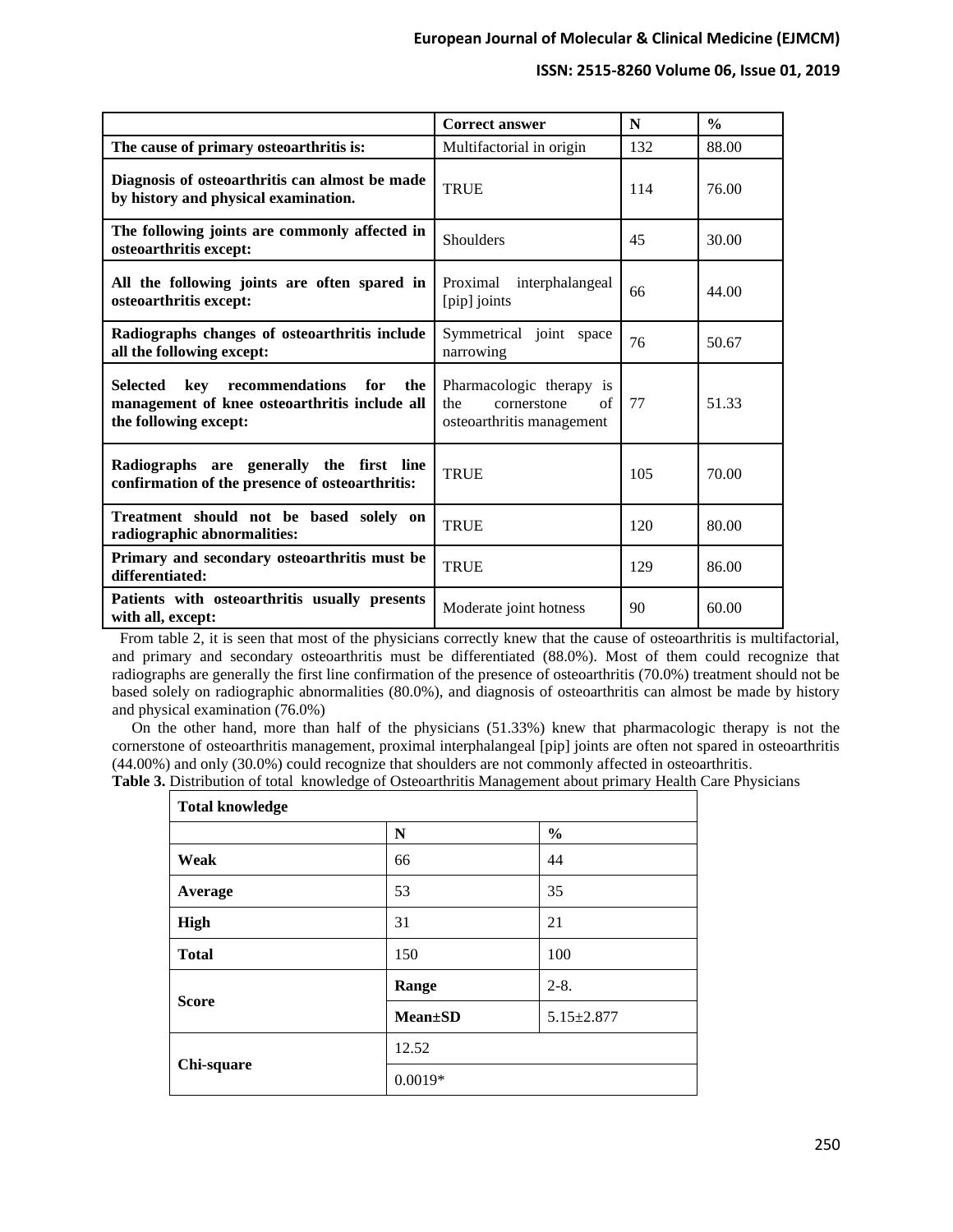#### **ISSN: 2515-8260 Volume 06, Issue 01, 2019**

 This table shows the majority of participant (44.0%) have weak level of total knowledge about Osteoarthritis Management followed by (35.0%) of participant average while Range(2-8) and Mean  $\pm SD(5.15\pm 2.877)$  and also shows that is a statistical significant were Chi-square 12.52and P=0.0019

**Figure 1**Overall knowledge score of the primary health care physicians in Makkah regarding osteoarthritis



**Table(5)** Distribution of knowledge of

Osteoarthritis Management about primary health care physicians and Socio-demographic factors (age, gender, level of education, Years in experience, sources of knowledge )

| Knowledge                        |                         | N  | Knowledge   |       |           | F       | <b>ANOVA or T-test</b> |                |
|----------------------------------|-------------------------|----|-------------|-------|-----------|---------|------------------------|----------------|
|                                  |                         |    | <b>Mean</b> | $\pm$ | <b>SD</b> | or<br>T | test value             | <b>P-value</b> |
| Age                              | $35$                    | 53 | 3.532       | $\pm$ | 1.139     | F       | 51.586                 | $< 0.001*$     |
|                                  | $35 - 50$               | 67 | 5.315       | $+$   | 2.153     |         |                        |                |
|                                  | >50                     | 30 | 7.433       | $\pm$ | 0.504     |         |                        |                |
| <b>Gender</b>                    | <b>Male</b>             | 74 | 5.405       | $\pm$ | 1.820     | T       | 1.276                  | 0.204          |
|                                  | <b>Female</b>           | 76 | 4.961       | $\pm$ | 2.402     |         |                        |                |
| <b>Nationality</b>               | Saudi                   | 69 | 4.551       | $\pm$ | 2.304     | T       | $-3.443$               | $0.001*$       |
|                                  | <b>Non-Saudi</b>        | 81 | 5.716       | $\pm$ | 1.839     |         |                        |                |
| <b>Level</b><br>of<br>education  | <b>MBBS</b>             | 73 | 3.616       | $\pm$ | 1.350     | F       | 64.174                 | $< 0.001*$     |
|                                  | <b>Diploma</b>          | 15 | 5.200       | $\pm$ | 2.396     |         |                        |                |
|                                  | <b>Master</b>           | 9  | 7.222       | $\pm$ | 0.972     |         |                        |                |
|                                  | <b>Board/equivalent</b> | 53 | 6.981       | $\pm$ | 1.201     |         |                        |                |
| <b>Years</b><br>in<br>experience | $\leq 5$                | 60 | 3.050       | $\pm$ | 0.964     | F       | 191.960                | $< 0.001*$     |
|                                  | $5-10.$                 | 46 | 5.630       | $+$   | 1.289     |         |                        |                |
|                                  | $10-20.$                | 30 | 7.467       | $\pm$ | 0.507     |         |                        |                |
|                                  | $>20$                   | 14 | 7.929       | $+$   | 0.267     |         |                        |                |

Show that is a significant relation between knowledge and demographic data regarding age (increase in >50 years follow) where F=51.586and P-value=0.001 by mean+ SD  $(7.433\pm 0.504)$ .Regarding gender In our study the majority of our participants were noticed in male more than female with Mean $\pm$  SD (5.405 $\pm$ 1.820) with no significant relation between knowledge and gender were  $T=-1.276$  and P-value=0.204.Regarding Nationality show that a significant relation between knowledge and Nationality (increase in Non-Saudi) were T=-3.443and Pvalue=0.001 by mean+ SD (5.716  $\pm$ 1.839).Regarding Level of education show that a significant relation between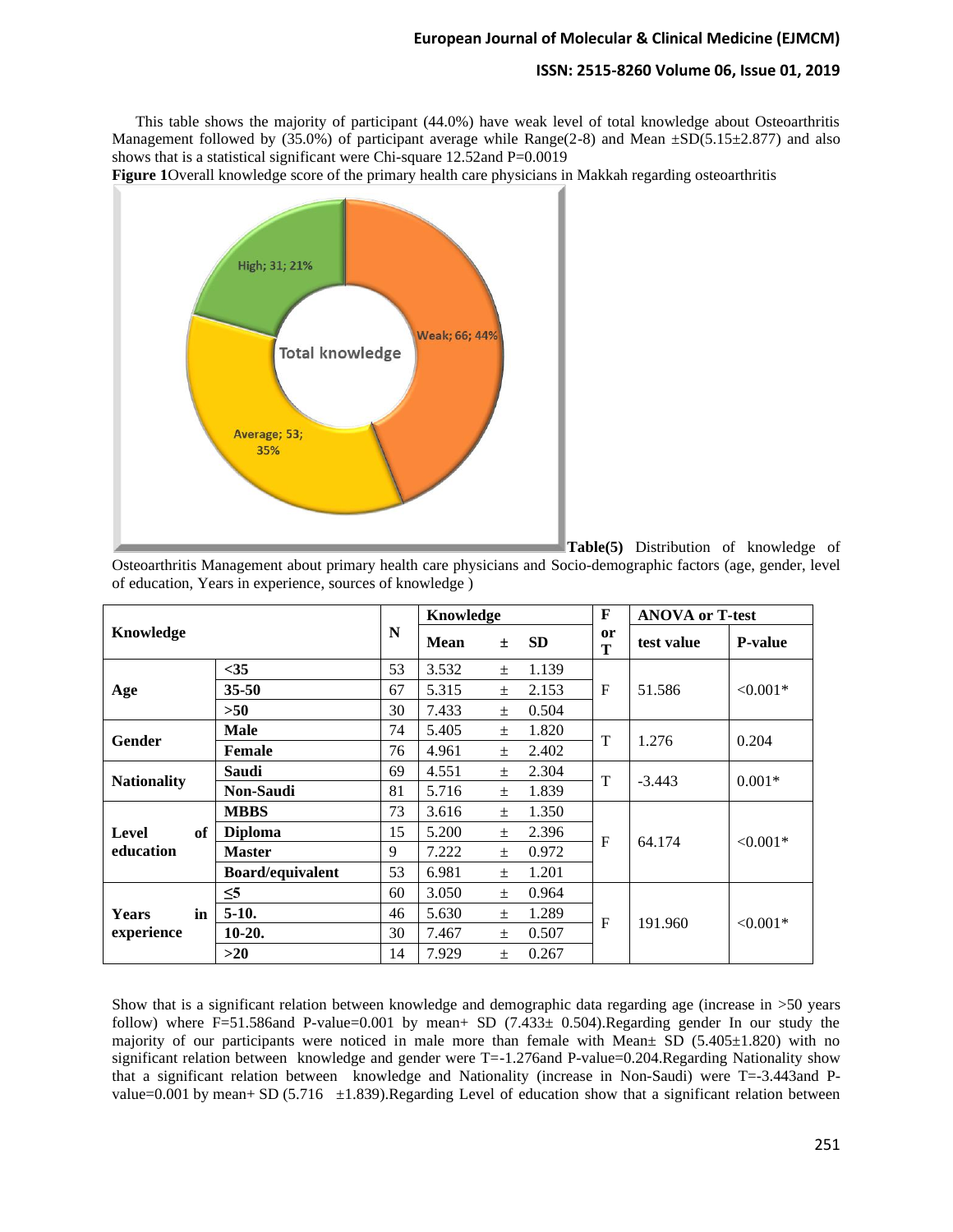## **ISSN: 2515-8260 Volume 06, Issue 01, 2019**

knowledge and Level of education (increase in master) were F=64.174and P-value=0.001 by mean+ SD (7.222±0.972). Regarding Years in experience show that a significant relation between knowledge and Years in experience (increase in  $>20$ ) were F=191.960 and P-value=0.001 by mean+ SD (7.929 $\pm$ 0.267).



**Figure 2** Distribution of knowledge of Osteoarthritis Management about primary health care physicians and Sociodemographic factors

#### **6. DISCUSSION**

 The primary healthcare (PHC) physiciansis mandatory for them to be familiar with the different management options to get maximum care for patients. Since the management of OA in primary health care settings has received limited attention in Saudi Arabia; the present study was conducted to evaluate knowledge of osteoarthritis management among primary health care physicians in Makkah Al-Mukarramah city. Osteoarthritis (OA) is one of the most prevalent disorders encountered among patients aged over 50 years by primary healthcare (PHC) physicians worldwide and in the Kingdom of Saudi Arabia.[31] Furthermore, PHC physicians are often the first and in many cases the only healthcare providers for patients with OA.(32, 8, 33). In the current study, almost threequarters of physicians knew that the diagnosis of osteoarthritis can almost be made by history and physical examination were (88.0%) and exactly (70.0%)of them could recognize that Radiographs are generally the first line confirmation of the presence of osteoarthritis. It has been documented that for the diagnosis of OA, a careful history, physical examination, and radiographs may be needed to confirm the diagnosis.[34]In a study carried out in AlJouf, (14) more than two-thirds of physicians knew that the diagnosis of OA could almost be achieved by history and physical examination.

In accordance with Homoud AH,[22] nearly only a quarter of physicians in the present study knew that shoulder is less frequently affected by OA. Furthermore, about (60.0%) of the participated physicians knew that patients with OA usually not present with moderate joint hotness. This percentage was higher than that reported in a similar study carried out in AlJouf (39%).[22] A markedly hot joint suggests septic or inflammatory arthritis rather than OA.[35- 30] So, this misconception among a considerable proportion of physicians could impact the quality of delivered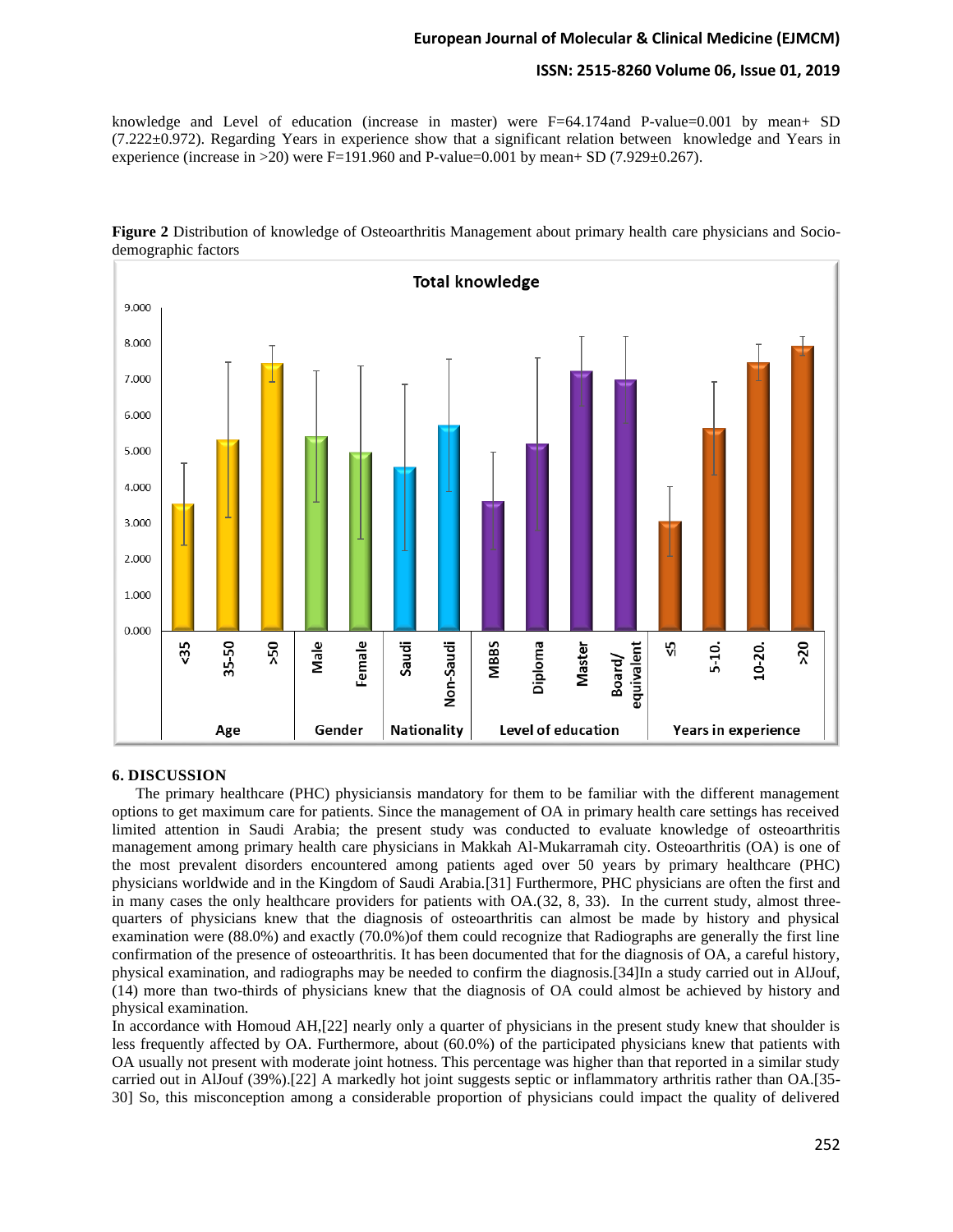#### **ISSN: 2515-8260 Volume 06, Issue 01, 2019**

care.More than half of the physicians in this study (50.67%) compared to 39% in a study carried out in AlJouf[22] knew the characteristic radiographic changes in OA.[29-32] This finding is not satisfactory as radiography is generally helpful to confirm the diagnosis of OA.[ 29, 32]

Majority of the physicians (82.4%) in our study compared to only 59.7% in AlJouf`sstudy[22] could recognize that the etiology of primary OA is multifactorial. [34, 33]. Regarding OA management, proper management aims to relieve symptoms and improve the function of joints.[35] In the present study, less than half of the physicians knew that pharmacologic therapy is not the cornerstone of osteoarthritis management and, majority of them (particularly males) agreed with involvement of the family during education and management of OA patient.

The insufficient knowledge observed in this study regarding some issues could be explained by the fact that the most of the studied physicians claimed that their received training prepares them adequately to manage patients with osteoarthritis as well as the lack of Saudi guidelines to manage OA. Therefore, having adequate training and the existence of Saudi guidelines are essential in improving physician`s knowledge regarding OA in Makkah Al-Mukarramah city. In 2016, a systematic review of OA in general practice performed by Al-Rashdi A et al. found that the lack of adequate knowledge in OA treatment was one of the major limitations among GPs in osteoarthritis treatment.[32]

The overall knowledge score regarding OA was moderate as the median knowledge score was 6 out of 10. In AlJouf, Homoud AH described the knowledge of the PHC physicians regarding OA as inadequate.[22]

Fortunately, in the present study, the majority of PHC physicians were aware that OA is a common health problem in Saudi Arabia. In a similar study carried out in AlJouf,[22] more than 75% of the PHC physicians considered OA as a common health problem in KSA. Lim AY et al. (2011). [36] and Rosemann T et al. (2007) [37] reported that OA is an underestimated public health problem worldwide.

Regarding most commonly prescribed medication for OA, less than half of the surveyed physicians agreed that an oral non-opioid analgesic (e.g., acetaminophen) usually produce a satisfactory result in the treatment of osteoarthritis patients in general practice, and almost two-thirds of them perceived that non-drug therapy would be more beneficial than drug therapy for most osteoarthritis patients. In a study carried out in AlJouf, 74% of physicians prescribed oral non-steroidal anti-inflammatory drugs, 18.2% acetaminophen, and 6.5% topical NSAIDs.[22]

#### **7. CONCLUSION**

The knowledge, of primary health care centers physicians regarding osteoarthritis management was weak in general.The physicians with high degree of qualification (Board) had a better knowledge, attitude and practice than physicians with Diploma and GP. Better knowledge was seen for physicians who had less than 5 years in practice. Must be adherence to national guideline of osteoarthritis management with annual revision of these guidelines, continuous medical education should be maintained and monitored.

#### **8. REFERENCES**

- 1. Fransen, M., Bridgett, L., March, L., Hoy, D., Penserga, E., & Brooks, P. (2011). The epidemiology of osteoarthritis in Asia. *International journal of rheumatic diseases*, *14*(2), 113-121.
- **2.** Murphy, L., Schwartz, T. A., Helmick, C. G., Renner, J. B., Tudor, G., Koch, G., ... & Jordan, J. M. (2008). Lifetime risk of symptomatic knee osteoarthritis. *Arthritis Care & Research: Official Journal of the American College of Rheumatology*, *59*(9), 1207-1213.
- **3.** Zamli, Z., & Sharif, M. (2011). Chondrocyte apoptosis: a cause or consequence of osteoarthritis?. *International journal of rheumatic diseases*, *14*(2), 159-166.
- **4.** Fu, K., Robbins, S. R., & McDougall, J. J. (2018). Osteoarthritis: the genesis of pain. *Rheumatology*, *57*(suppl\_4), iv43-iv50.
- **5.** UK, N. C. G. C. (2014). Osteoarthritis: care and management in adults.
- **6.** Skou, S. T., &Roos, E. M. (2017). Good Life with osteoArthritis in Denmark (GLA: D™): evidence-based education and supervised neuromuscular exercise delivered by certified physiotherapists nationwide. *BMC musculoskeletal disorders*, *18*(1), 1-13.
- **7.** Selten, E. M., Vriezekolk, J. E., Nijhof, M. W., Schers, H. J., van der Meulen-Dilling, R. G., van der Laan, W. H., ... & van den Ende, C. H. (2017). Barriers impeding the use of non-pharmacological, non-surgical care in hip and knee osteoarthritis: the views of general practitioners, physical therapists, and medical specialists. *JCR: Journal of Clinical Rheumatology*, *23*(8), 405-410.
- **8.** Zakaria, Z. F., Bakar, A. A., Hasmoni, H. M., Rani, F. A., &Kadir, S. A. (2009). Health-related quality of life in patients with knee osteoarthritis attending two primary care clinics in Malaysia: a cross-sectional study. *Asia Pacific Family Medicine*, *8*(1), 1-7.
- **9.** Fidelix, T. S., Macedo, C. R., Maxwell, L. J., &Trevisani, V. F. M. (2014). Diacerein for osteoarthritis. *Cochrane database of systematic reviews*, (2).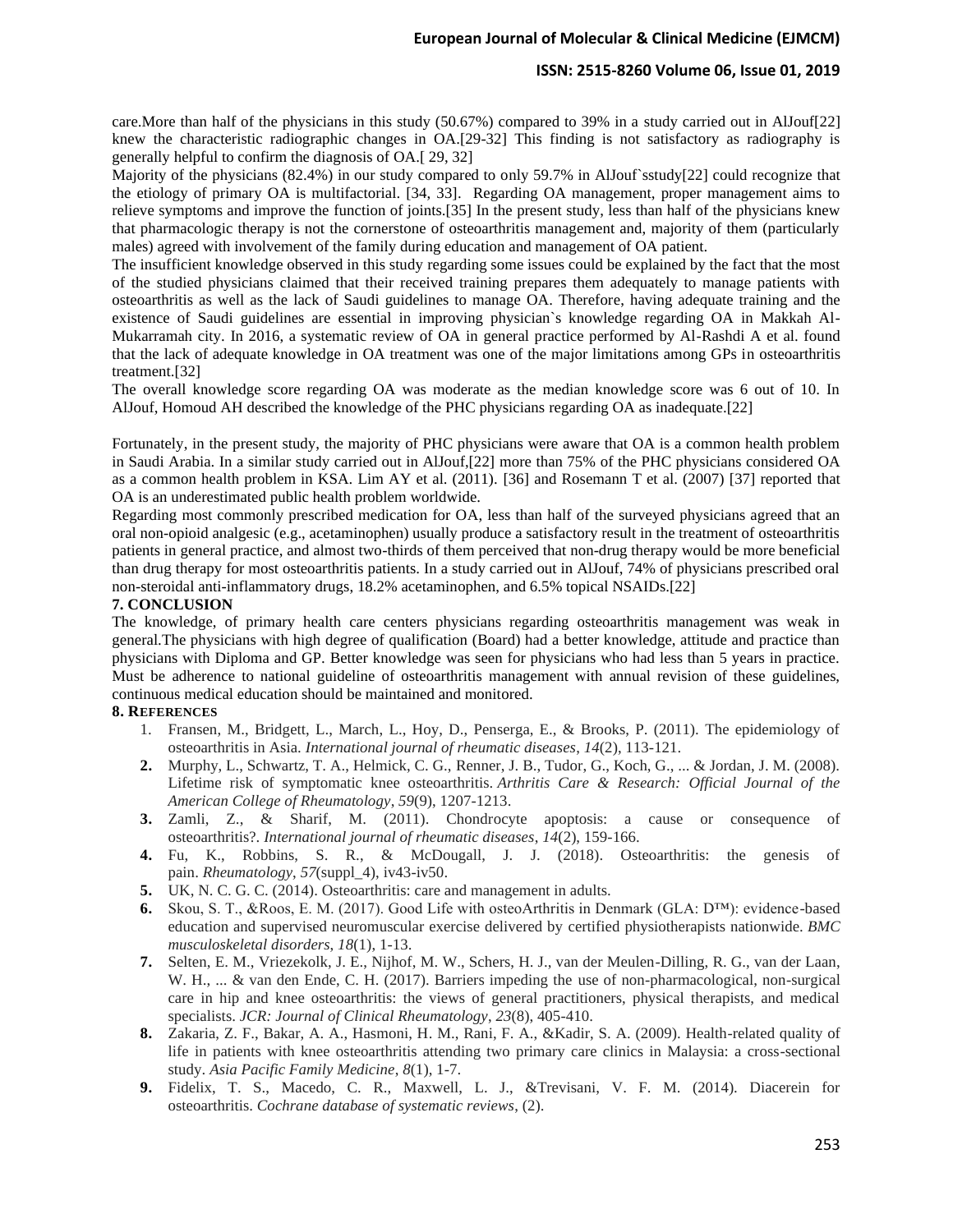#### **ISSN: 2515-8260 Volume 06, Issue 01, 2019**

- **10.** .Sasek, C. (2015). An update on primary care management of knee osteoarthritis. *Journal of the American Academy of PAs*, *28*(1), 37-43.
- **11.** Hill, J., & Bird, H. (2007). Patient knowledge and misconceptions of osteoarthritis assessed by a validated self-completed knowledge questionnaire (PKQ-OA). *Rheumatology*, *46*(5), 796-800.
- **12.** Bartels, E. M., Juhl, C. B., Christensen, R., Hagen, K. B., Danneskiold‐Samsøe, B., Dagfinrud, H., & Lund, H. (2016). Aquatic exercise for the treatment of knee and hip osteoarthritis. *Cochrane Database of Systematic Reviews*, (3).
- **13.** Henrotin, Y., &Mobasheri, A. (2018). Natural products for promoting joint health and managing osteoarthritis. *Current rheumatology reports*, *20*(11), 1-9.
- **14.** Bliddal, H., Leeds, A. R., & Christensen, R. (2014). Osteoarthritis, obesity and weight loss: evidence, hypotheses and horizons–a scoping review. *Obesity reviews*, *15*(7), 578-586.
- **15.** Bannuru, R. R., Osani, M. C., Vaysbrot, E. E., Arden, N. K., Bennell, K., Bierma-Zeinstra, S. M. A., ... &McAlindon, T. E. (2019). OARSI guidelines for the non-surgical management of knee, hip, and polyarticular osteoarthritis. *Osteoarthritis and cartilage*, *27*(11), 1578-1589
- **16.** Skou, S. T., Derosche, C. A., Andersen, M. M., Rathleff, M. S., &Simonsen, O. (2015). Nonoperative treatment improves pain irrespective of radiographic severity: A cohort study of 1,414 patients with knee osteoarthritis. *Actaorthopaedica*, *86*(5), 599-604.
- **17.** Denoeud, L., Mazieres, B., Payen-Champenois, C., &Ravaud, P. (2005). First line treatment of knee osteoarthritis in outpatients in France: adherence to the EULAR 2000 recommendations and factors influencing adherence. *Annals of the rheumatic diseases*, *64*(1), 70-74.
- **18.** Dakin, H., Gray, A., Fitzpatrick, R., MacLennan, G., Murray, D., & KAT Trial Group. (2012). Rationing of total knee replacement: a cost-effectiveness analysis on a large trial data set. *BMJ open*, *2*(1), e000332.
- **19.** Tawfeeq, A. K. (2019). Knowledge, attitude and practice regarding osteoarthritis management among physicians of primary health care centers; Al-rusafa/Baghdad/2017. *AL-Kindy College Medical Journal*, *15*(1), 15-25.
- **20.** Alami, S., Boutron, I., Desjeux, D., Hirschhorn, M., Meric, G., Rannou, F., &Poiraudeau, S. (2011). Patients' and practitioners' views of knee osteoarthritis and its management: a qualitative interview study. *PLoS One*, *6*(5), e19634.
- **21.** Egerton, T., Diamond, L., Buchbinder, R., Bennell, K., & Slade, S. C. (2016). Barriers and enablers in primary care clinicians' management of osteoarthritis: protocol for a systematic review and qualitative evidence synthesis. *BMJ open*, *6*(5), e011618.
- **22.** Al-Ahmadi, B., & Al-mohandis, E. Knowledge and Attitude of Osteoarthritis Management Among Primary Health Care Physicians at Primary Health Care Centers of Ministry of Health Inside Makkah Al-Mukarramah City, 2018.
- **23.** Egerton, T., Diamond, L. E., Buchbinder, R., Bennell, K. L., & Slade, S. C. (2017). A systematic review and evidence synthesis of qualitative studies to identify primary care clinicians' barriers and enablers to the management of osteoarthritis. *Osteoarthritis and cartilage*, *25*(5), 625-638.
- **24.** Quintana, J. M., Arostegui, I., Escobar, A., Azkarate, J., Goenaga, J. I., &Lafuente, I. (2008). Prevalence of knee and hip osteoarthritis and the appropriateness of joint replacement in an older population. *Archives of internal medicine*, *168*(14), 1576-1584.
- **25.** Paskins, Z., Sanders, T., &Hassell, A. B. (2014). Comparison of patient experiences of the osteoarthritis consultation with GP attitudes and beliefs to OA: a narrative review. *BMC family practice*, *15*(1), 1-10.
- **26.** Al-Arfaj, A. S., Alballa, S. R., Al-Saleh, S. S., Al-Dalaan, A. M., Bahabry, S. A., Mousa, M. A., & Al-Sekeit, M. A. (2003). Knee osteoarthritis in Al-Qaseem, Saudi Arabia. *Saudi medical journal*, *24*(3), 291- 293.
- **27.** Doubova, S. V., & Perez-Cuevas, R. (2015). Quality of care for hip and knee osteoarthritis at family medicine clinics: lessons from Mexico. *International Journal for Quality in Health Care*, *27*(2), 125-131.
- **28.** Sancheti, P., Shetty, V. D., Dhillon, M. S., Sprague, S. A., & Bhandari, M. (2017). India-based knee osteoarthritis evaluation (iKare): A multi-centre cross-sectional study on the management of knee pain and early osteoarthritis in India. *Clinics in orthopedic surgery*, *9*(3), 286-294.
- **29.** Grønhaug, G., Østerås, N., & Hagen, K. B. (2014). Quality of hip and knee osteoarthritis management in primary health care in a Norwegian county: a cross-sectional survey. *BMC health services research*, *14*(1), 1-7.
- **30.** Kingsbury, S. R., &Conaghan, P. G. (2012). Current osteoarthritis treatment, prescribing influences and barriers to implementation in primary care. *Primary health care research & development*, *13*(4), 373-381.